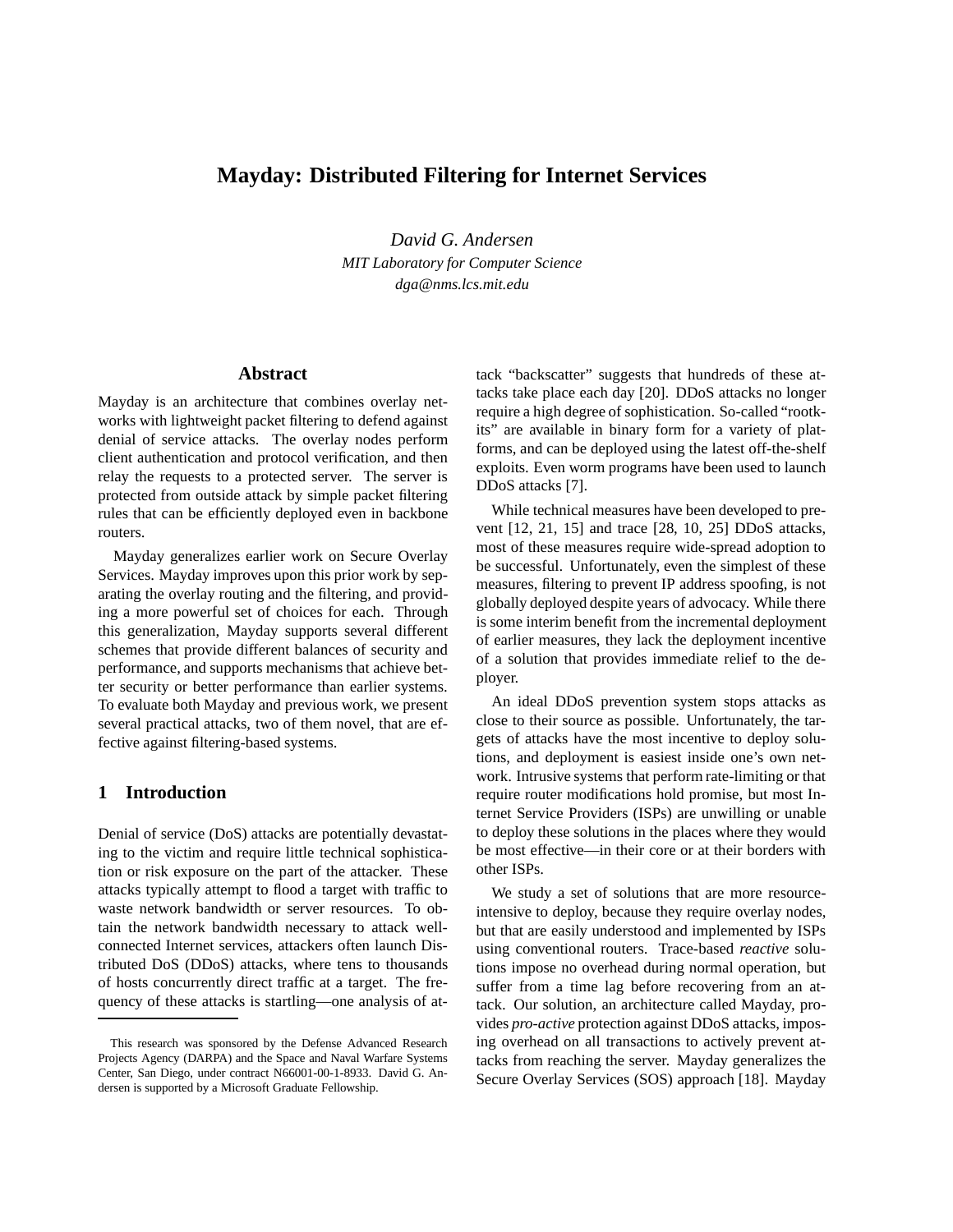uses a distributed set of **overlay nodes** that are trusted (or semi-trusted) to distinguish legitimate traffic from attack traffic. To protect a server from DDoS traffic, Mayday prevents general Internet hosts from communicating directly with the server by imposing a router-based, network-layer **filter ring** around the server. Instead, clients communicate with the overlay nodes, who verify that the client is permitted to use the service. These overlay nodes then use an easily implemented **lightweight authenticator**, such as sending the traffic to the correct TCP port on the server, to get through the filter ring. Within this framework, SOS represents a particular choice of authenticator and overlay routing, using distributed hash table lookups to route between overlay nodes, and using the source address of the overlay node as the authenticator. We explore how different organizations of the authentication agents operate under various threat models, and present several lightweight authenticators that provide improved levels of defense over source address authentication.

Finally, we define several threat models with which we evaluate pro-active DDoS protection. Within these threat models, we present several attacks, including a novel scanning method we call next-hop scanning, that are effective against SOS, certain variants of Mayday, and against conventional router-based filtering of DDoS attacks.

## **2 Related Work**

DoS flooding attacks have been well studied in the recent literature. Most work in this area has been aimed at either preventing attacks by filtering, or at detecting attacks and tracing them back to their origin. Overlay networks have been used in many contexts to speed deployment of new protocols and new functionality.

## **2.1 Attack Prevention**

The most basic defense against anonymous DoS attacks is *ingress filtering* [11]. Ingress filtering is increasingly deployed at the edge of the network, but its deployment is limited by router resources and operator resources. Ingress filtering also interferes with Mobile IP techniques and split communication systems such as unidirectional satellite systems. Despite these limitations, in time, address filtering should become widespread, enhanced by mechanisms such as Cisco's Reverse Path Filtering. However, ingress filtering is most effective at the edge; deployment in the core, even if it becomes technically feasible, is not completely effective [21].

Mazu Networks [19] and Arbor Networks [4] pro-

vide DoS detection and prevention by creating models of "normal" traffic and detecting traffic that violates the model. If an attack is detected, Mazu's tools suggest access lists for routers. If the Mazu box is installed in-line with the network, it can shape traffic to enforce a previously good model. Asta Networks' Vantage analyzes NetFlow data to detect DoS attacks on high-speed links and suggest access lists to staunch the flood [5]. These access lists must be deployed manually, and provide reactive, not proactive, assistance to the victim of a DoS attack. Because these schemes result in access lists being applied at routers, many of the probing attacks we discuss in Section 4 can be used against these solutions as well.

Pushback provides a mechanism for pushing ratelimiting filters to the edges of an ISP's network [15]. If attack packets can be distinguished from legitimate traffic (as in the case of a SYN flood), Pushback's mechanisms can effectively control a DoS attack. In the general case, Pushback will also rate-limit valid traffic. If the source of the traffic is widely distributed over the network, Pushback is less effective. In any event, Pushback is effective at reducing collateral damage to other clients and servers that share links with the DoS target, but this scheme requires new capabilities of routers, slowing deployment.

## **2.2 Attack Detection**

ICMP traceback messages were proposed as a first way of tracing the origins of packets [6]. Under this scheme, routers would periodically send an ICMP message to the destination of a packet. This message would tell the recipient the link on which the packet arrived and left, allowing the recipient of a sufficient quantity of ICMP traceback messages to determine the path taken by the packets.

To avoid out-of-band notifications, Savage et al. use probabilistic inline packet marking to allow victims to trace attack packets back to their source [25]. In this scheme, routers occasionally note in the packet the link the packet has traversed; after sufficient packets have been received by the victim host, it can reconstruct the full path taken by the packets. Dean et al., treat the path reconstruction problem as an algebraic coding problem [10]. These refinements improve the performance and robustness of the packet marking, but the underlying technique is similar to the original.

The probabilistic traceback schemes require that a large amount of data be received by a victim before path reconstruction can be performed. To allow traceback of even a single packet, the Source Path Isolation Engine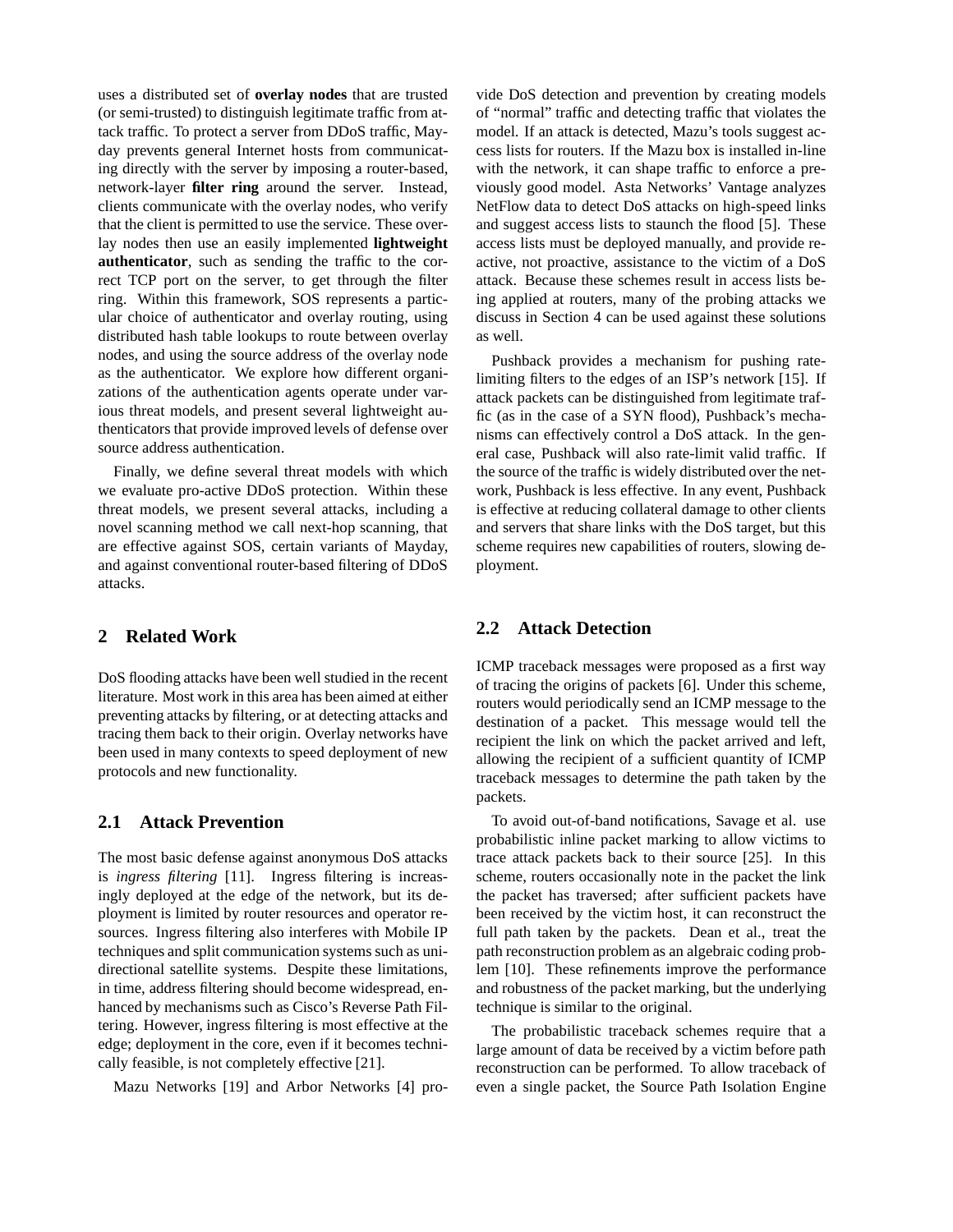(SPIE) system records the path taken by *every* packet that flows through a router [28]. SPIE uses a dense bloomfilter encoding to store this data efficiently and at high speeds. While it provides exceptional flexibility, SPIE requires extensive hardware support.

## **2.3 Overlay Networks**

Overlay networks have long been used to deploy new features. Most relevant to this work are those projects that used overlays to provide improved performance or reliability. The Detour [24] study noted that re-routing packets between hosts could often provide better loss, latency, and throughput than the direct Internet path. The RON project experimentally confirmed the Detour observations, and showed that an overlay network that performs its own network measurements can provide improved reliability [2].

Content Delivery Networks such as Akamai [1], and Cisco's Overcast [16] use overlay networks to provide faster service to clients by caching or eliminating redundant data transmission. The ideas behind these networks would integrate well with Mayday; in fact, the Akamai network of a few thousand distributed nodes seems like an ideal environment in which to deploy a Mayday-like system.

Mixnet-based anonymizing overlays like Tarzan [13] are designed to prevent observers from determining the identity of communicating hosts. The principles used in these overlays, primarily Chaumian Mixnets [8], can be directly used in a system such as Mayday to provide greater protection against certain adversaries. We discuss this further in Section 3.5.

### **3 Design**

The design of Mayday evolved from one question: Using existing network capabilities, how do we protect a server from DDoS attacks while ensuring that legitimate clients can still use the servicesit provides? To answer this question, we restricted ourselves to using only routers with limited packet filtering abilities, or more powerful hosts that aren't on the forwarding path. We wish to provide protection against realistic attackers who control tens or thousands of machines, not malicious network operators or governments. Before exploring the design of our system, we define these attackers and the capabilities they possess. For this discussion, the *server* is a centralized resource that is required in order to provide some service. *Clients* are authorized to use the service, but are not trusted to communicate directly with the server because clients are more numerous and more prone to compro-

mise. *Overlay nodes* are hosts scattered around the Internet that act as intermediaries between the clients and the server.

## **3.1 Attacker Capabilities**

DDoS attacks can be mounted with a relatively low degree of technical sophistication. We focus exclusively on *flooding* attacks, and not on attacks that could crash services with incorrect data. (Using the overlay nodes as protocol verifying agents could prevent some data-based attacks as well.) The simplest flooding attacks (which may be effective if launched from a well-connected site) require only a single command such as ping. Many sophisticated attacks come pre-packaged with installation scripts and detailed instructions, and can often be used by people who may not even know how to program. The greatest threat to many Internet services comes from relatively simple attacks because of their ease of use and ready accessibility. We therefore concentrate on simpler attacks.

We assume that all attackers can send a large amount of data in arbitrary formats from forged source addresses of their choice. Ingress filtering may reduce the number of hosts with this capability, but is unlikely to eliminate all of them. Certain attackers may have more resources available, may be able to sniff traffic at points in the network, and may even be able to compromise overlay nodes. We consider the following classes of attackers:

The **Client Eavesdropper** can view the traffic going to and from one or more clients, but cannot see traffic that has reached an overlay node or the target.

The **Legitimate Client Attacker** is authorized to use the service, or is in control of an authorized client.

The **Random Eavesdropper** can monitor the traffic going to one or more overlay nodes, but cannot choose which overlay nodes are watched.

The **Targeted Eavesdropper** can view the traffic going to and from any particular overlay node, but not all overlay nodes at once (i.e., changing monitored nodes requires non-negligible time).

The **Random Compromise Attacker** can compromise one or more randomly chosen overlay nodes.

The **Targeted Compromise Attacker** can select a particular overlay node, or a series of them, and obtain full control of the node.

We ignore certain attackers. For instance, an attacker capable of watching all traffic in the network, or compromising all nodes concurrently, is too powerful for our model to resist. The difference between these global attackers and the targeted eavesdropper or compromiser is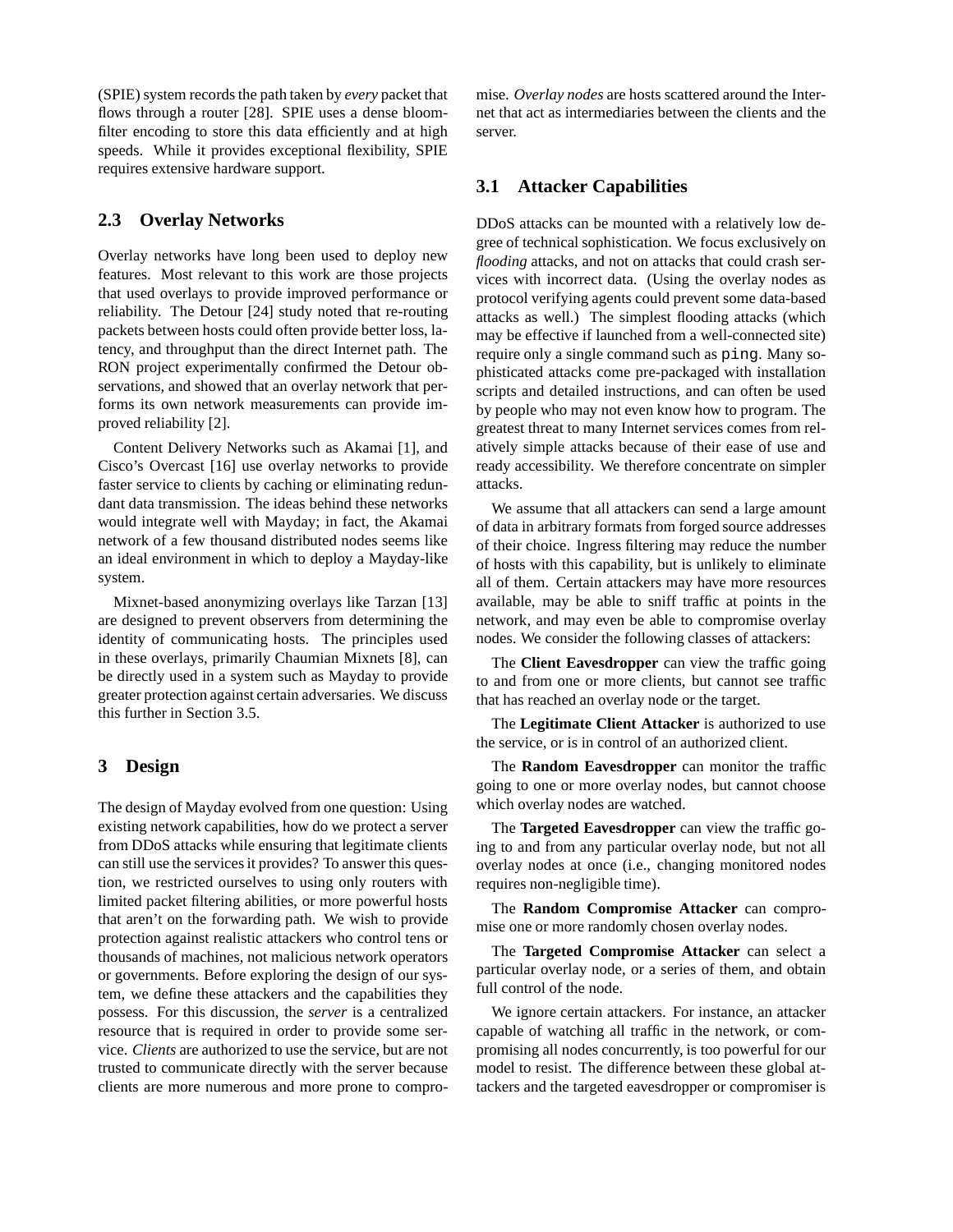one of time and effort. Given sufficient time, the targeted compromise attacker may be able to control all nodes, but during this time the service provider may counteract the offense.

# **3.2 Mayday Architecture**

The Mayday architecture assumes that some entity perhaps the server's ISP—has routers around the server that provide its Internet connectivity, and is willing to perform some filtering at those routers on behalf of its client. We term this set of routers the *filter ring*. While the ring could be implemented by filtering at the router closest to the server, this would provide little attack protection, because the traffic would consume the limited bandwidth close to the server. Pushing the filter ring too far from the server increases the chance that nodes inside the filter can be compromised. Instead, the ring is best implemented near the core-edge boundary, where all traffic to the server passes through at least one filtering router, but before the network bottlenecks become vulnerable to attack. To provide effective protection against large attacks, this filtering must be lightweight enough to be implemented in high-speed core routers.

The requirement for a fast router implementation rules out certain design choices. One obvious mechanism would be for clients to use IPSec to authenticate themselves to a router in the filter ring, at which point the router would pass the client's traffic through. If a service provider is capable of providing this service, along with rate limiting, a server should be well-protected from DoS attacks.

The Mayday architecture is designed to work with more limited routers. Modern routers can perform routing lookups very quickly, and many (but not all) can perform a *few* packet filtering operations at line speed. Clients, however, may be many in number, or the set of clients may change dynamically. Client verification may involve database lookups or other heavyweight mechanisms. Access lists in core routers are updated via router configuration changes, so network operators are not likely to favor a solution that requires frequent updates. Creating an access list of authorized clients is probably not practical due to client mobility and the sheer size of such a list; we need filter keys that change less often. We term these filter keys the *lightweight authenticators.*

To handle the joint requirements of client authentication and feasible implementation, we add a fourth type of party, the *overlay nodes*. Clients talk directly to an overlay node, the *ingress node*, not to the server or filter ring. Some of the overlay nodes, the *egress nodes*, can talk to



Figure 1: The Mayday architecture. Clients communicate with overlay nodes using an application-defined client authenticator. Overlay nodes authenticate the clients and perform protocol verification, and then relay requests through the filter ring using a lightweight authenticator. The server handles requests once they pass through the network-layer filter ring.

the server through the filter ring. If the ingress node is not also an egress node, the request must be routed through the overlay to an egress node. Figure 1 shows the general Mayday architecture.

Using this architecture, a designer can make several choices to trade off security, performance, and ease of deployment. First, the designer can first pick one of several overlay routing methods: more secure overlay routing techniques reduce the impact of compromised overlay nodes, but increase request latency. Second, the designer can pick one of several lightweight authenticators, such as source address or UDP/TCP port number. The choice of authenticator affects both security and the overlay routing techniques that can be used. The security and performance of the resulting system depend on the *combination* of authenticator and overlay routing. We discuss the properties of these combinations in Section 3.6 after describing the individual mechanisms.

### **3.3 Client Authentication**

Clients must authenticate themselves to the overlay before they are allowed to access the server. The nature of the client authentication depends on the service being protected. If Mayday is used to protect a small, private service, clients could be authenticated using strong cryptographic verification. In contrast, if Mayday is protecting a large, public service such as Yahoo!, client authentication may be only a database verification of the user's password. Mayday leaves client authentication up to the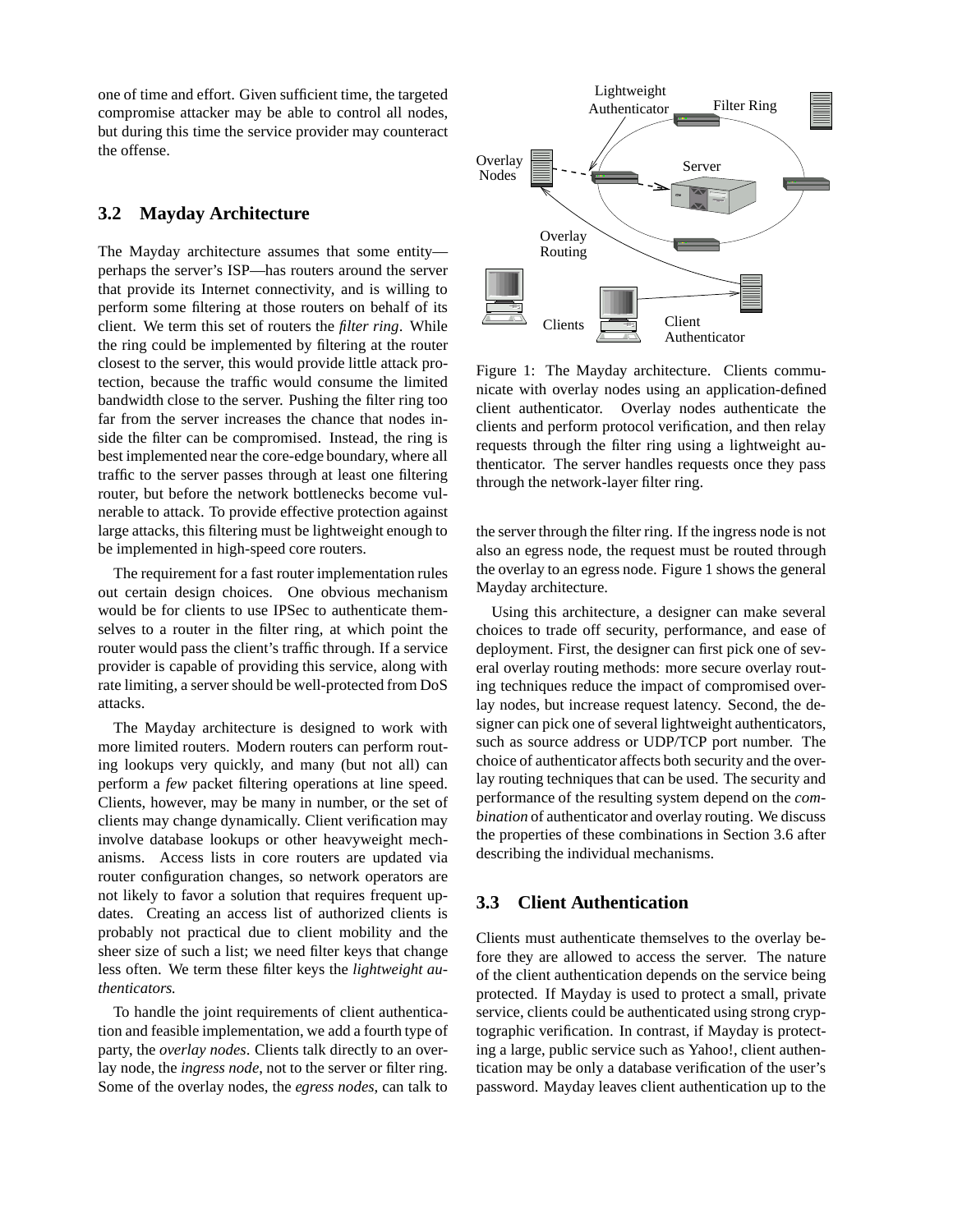system designer, since it is inextricably linked to the specific application being protected.

## **3.4 Lightweight Authenticators**

Mayday uses lightweight authentication tokens to validate communication between the overlay node(s) and the server. Mayday requires its tokens be supported with low overhead by commodity routers. Modern routers can filter on a variety of elements in the packet header, such as source and destination address, UDP or TCP port number, and so on. Several of these fields can be used as authenticators. All "source" addresses and ports refer to the egress node; "destination" addresses and ports refer to the server. Each of these fields has its own strengths and weaknesses as a lightweight authenticator:

- **Egress Source Address**: Source filtering is well understood by network operators, and gains effectiveness when other providers deploy IP spoofing prevention. It limits the number of overlay nodes that can communicate with the server. SOS uses this authenticator.
- **Server Destination Port**: The UDP or TCP destination port is an obvious key to use. If the overlay network has fewer than 65,000 nodes, this key provides a larger space in which an attacker must search to get through the firewall. It allows multiple authorized sources to communicate with the server. In other respects, it is similar to source address authentication. The source port can also be used, but this limits the total number of concurrent connections to the server.
- **Server Destination Address**: If the server has a variety of addresses that it can use, the destination address can be used as an authentication token. For example, if a server is allocated the netblock 192.168.0.0/24, its ISP would announce this entire block to the world. Internally, the server would only announce a single IP address to its ISP, and send a null route for the remaining addresses. Thus, a packet to the correct IP would go to the server, but packets to the other IP addresses would be dropped at the border routers. The advantage of this mechanism is that it requires no active support from the ISP to change filters, and uses the fast routing mechanisms in routers, instead of possibly slower filtering mechanisms<sup>1</sup>. Because it uses standard routing mechanisms, updates could be pushed out much

more rapidly than router reconfigurations for filter changes. We term this effect *agility*, and discuss later how it can provide freshness to authenticators. The disadvantage is that it wastes address space (a problem solved by IPv6, though IPv6 has its own deployment delays). Destination address filtering is unique in that it can be changed very dynamically by routing updates, even in a large network of routers.

- **Other header fields**: Some routers can filter on attributes like protocol, packet size, and fragment offset. Each of these fields can be manipulated by the egress node to act as a lightweight authenticator, but they require lower-level hacks to set. While they could be useful for providing additional bits of key space, they are less usable than port or address filtering, except to provide some security through obscurity.
- **User-defined fields**: Firewalls can filter on userdefined fields inside packets. This approach provides a huge keyspace and source address flexibility, but few core routers support this feature.

Authentication tokens can be combined. Using both source address and port verification provides a stronger authenticator than source address alone, making some of the attacks we discuss in section 4 difficult to pull off.

# **3.5 Overlay Routing**

The choice of overlay routing can reduce the number of overlay nodes that have direct access to the server, thus providing increased security. These choices can range from direct routing, in which every overlay node can directly access the server (i.e. be an egress node), to Mixnet-style routing ("onion routing"), in which the other overlay nodes do not know which is the egress node [13].

The choice of lightweight authenticator affects which overlay routing techniques can be used. For instance, using source address authentication with proximity routing is extremely weak, because an attacker already knows the IP addresses of the overlay nodes, and any of those addresses can pass the filter.

• **Proximity Routing**: By picking the overlay node nearest the client (similar to Akamai and other CDNs [1]) or the node that provides the best performance between client and server [2, 16], the system can provide high performance with low

 $<sup>1</sup>$ An interesting manual use of destination filtering occurred during</sup> the Code Red worm in 2001. The worm was designed to fbod the IP address of www.whitehouse.gov, but had a hardcoded address, not a DNS lookup. The site administrators changed the service address

and filtered the old address to successfully protect themselves from the attack.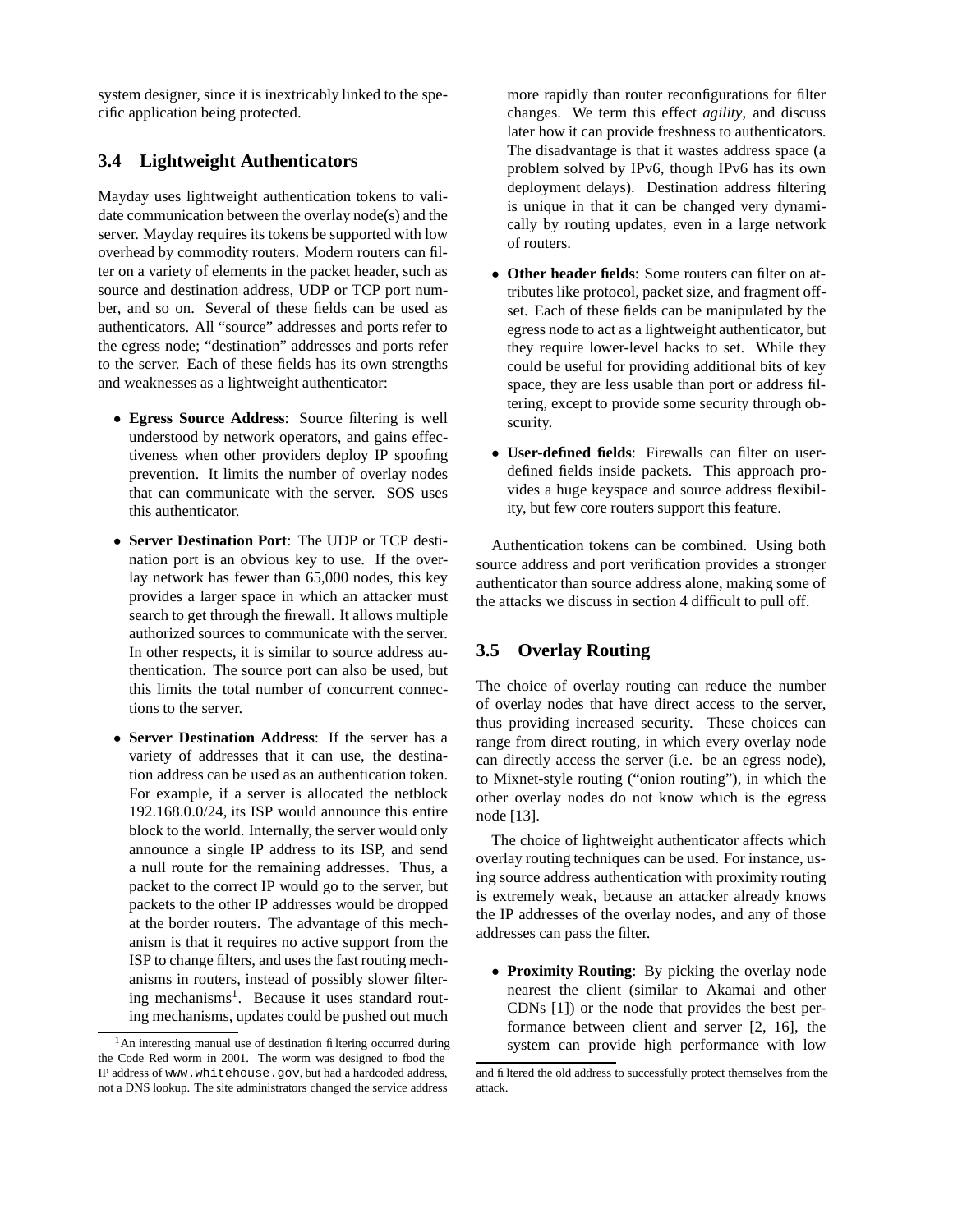overhead. In fact, when combined with overlaylevel caching, this design could provide better performance than direct client-server communication. Proximity routing requires that all overlay nodes possess the lightweight authenticator.

- **Singly-Indirect Routing**: The ingress node passes the message directly to the egress node, which sends the message to the server. All overlay nodes know the identity of the egress node.
- **Doubly-Indirect Routing**: Ingress nodes send all requests to one or more overlay nodes, who then pass the traffic to the egress node. Only a subset of overlay nodes know the identity of the egress node. SOS uses this scheme.
- **Random Routing**: The message is propagated randomly through the overlay until it reaches a node that knows the lightweight authenticator. Adds  $O(N)$  additional overlay hops, but provides better compromise containment. In most ways, this routing is inferior to mix routing.
- **Mix Routing**: Based on Mixnets [8] and the Tarzan [13] anonymous overlay system. A small set of egress nodes configure encrypted forwarding tunnels through the other overlay nodes in a manner such that each node knows only the next hop to which it should forward packets, not the ultimate destination of the traffic. At the extreme end of this style, *cover traffic*—additional, fake traffic between overlay nodes—can be added to make it difficult to determine where traffic is actually originating and going. This difficulty provides protection against even the targeted eavesdropper and compromise attacker, but it requires many overlay hops and potentially expensive cover traffic.

## **3.6 Choice of Authenticator and Routing**

The major question for implementation is which combination of overlay routing and authenticator to use. An obvious first concern is practicality: If a service provider is only able to provide a certain type of filtering, the designer's choices are limited. There are three axes on which to evaluate the remaining choices: performance, security, and agility. Many combinations of authenticator and routing fall into a few "best" equivalence classes that trade off security or performance; the remaining choices provide less security with the same performance, or vice versa.

**High performance**: Proximity routing provides the best performance, but is vulnerable to the random eavesdropper. Works with any authenticator *except* source ad-

dress, since the address of the overlay nodes is known. Blind DoS attacks against the system are difficult, since all nodes can act as ingress and egress nodes. Singlyindirect routing with source address provides equivalent protection with inferior performance.

**Eavesdropping Resistance, Moderate Performance**: Singly-indirect routing, when used with any authenticator other than source address, provides resistance to the random eavesdropper and random compromise attack, because only a small number of nodes possess the authentication key.

**SOS**: The SOS method uses doubly-indirect routing with source address authentication. In the SOS framework, packets enter via an "access node," are routed via a Chord overlay [30] to a "beacon" node, and are sent from the "beacon" node to the "servlet" node. The servlet passes packets to the server. This method provides equivalent security to the singly-indirect scheme above, but imposes at least one additional overlay hop.

**Agility**: singly-indirect routing with destination address authentication provides an agile (and deployable) system. Because routing updates, not manual configuration changes, are used to change the lightweight authenticator, it is feasible to update the authentication token often. This agility can be used to resist adaptive attacks by changing the authentication token before the attack has sufficiently narrowed in on the token. Destination address authentication can provide this benefit in concert with other authenticators (such as port number) to provide an agile scheme with a large number of authenticators.

**Maximum Security**: By using Mix-style routing with cover traffic, a service provider can provide some resistance against the targeted compromise attacker (With 3-hop Tarzan routing, an attacker must compromise 24 nodes to reach the egress node). By using agile destination-address based authentication, the service provider gains resistance to adaptive attacks. By combining the agile authenticator with port number authentication, the system increases its key space, while retaining the ability to recover from egress node failures. Alternately, source address authentication would slow this recovery, but it practically reduces the number of attack nodes that can successfully be used since many Internet hosts are filtered.

# **3.7 Switchable Protection**

By using destination address-based filtering, we can provide *switchable* DoS protection: When no attack is present, clients may directly access the service. When an attack commences, the system can quickly and au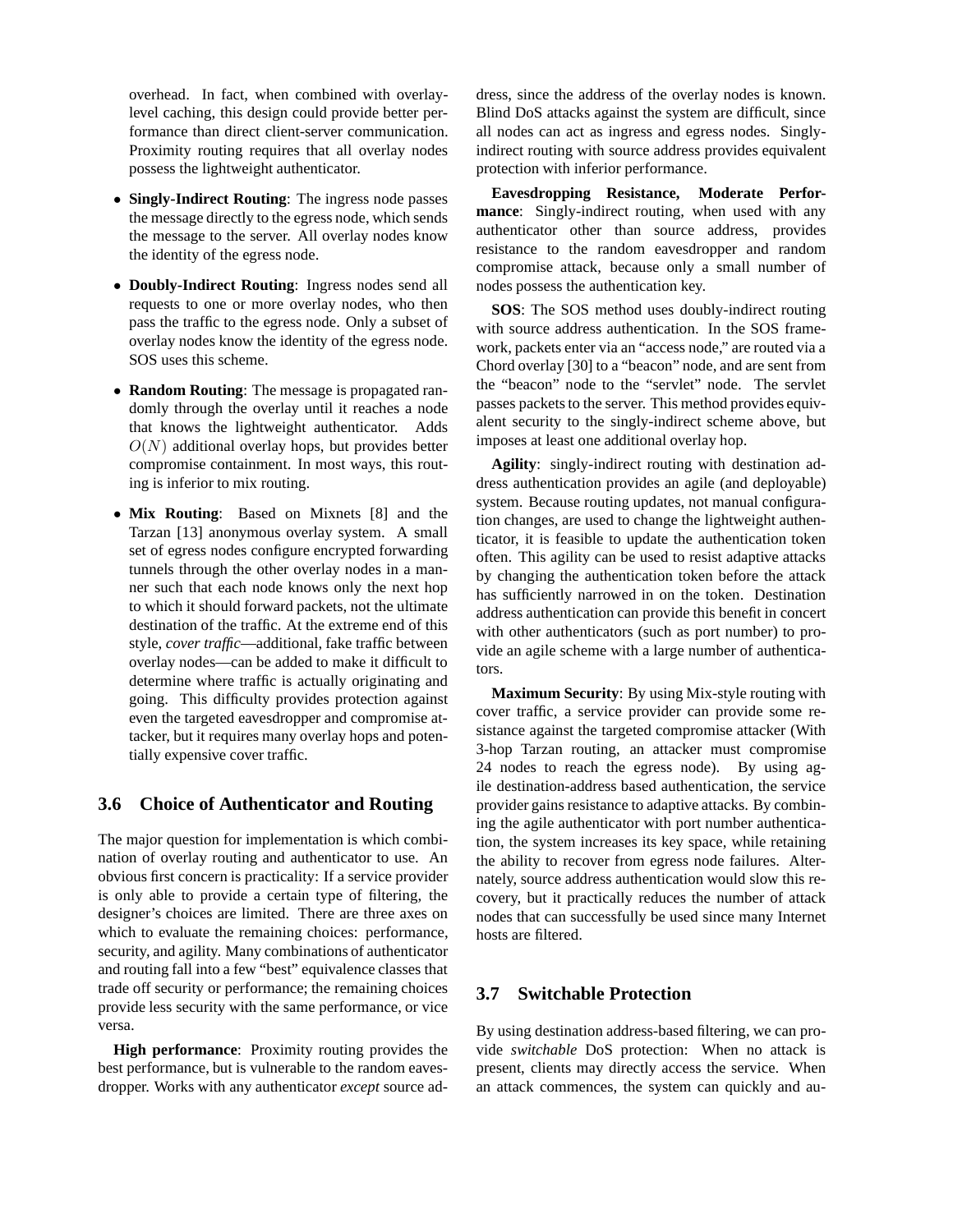tomatically switch to a more secure mode, assuming that some channel exists to notify the nodes and routers of the change. This allows us to use Mayday as both a reactive and a proactive solution.

The service provider is given two or more IP addresses. IP address A is the "normal" mode address, and the other addresses are the "secure" mode addresses. When an attack commences, the service sends a routing update (in the same manner as destination-address based authentication) to change to one of the secure addresses.

The limiting step in reactive DoS protection is configuring access lists at many routers concurrently. To speed this step, the ISP configures two sets of access lists *in advance*. The first list permits access from all clients (or all overlay nodes, for proximity routing) to the normal mode address A. The second list restricts access with a lightweight authenticator, and applies to the secure mode addresses. The server can quickly switch modes by sending a routing update.

This scheme works best when normal mode is proximity routing through all overlay nodes, and secure mode involves more stringent routing and filtering. In this case, the addressesto which clients connect do not change, and client connections need not be interrupted at the commencement of a DDoS attack. If a brief interruption is tolerable, a DNS update can be pushed out to point new connections to the overlay nodes.

# **3.8 Changing Authenticators or Overlay Nodes**

Changing the authentication key or the overlay nodes through which traffic passes could break currently open connections. Fortunately, the communication between the ingress node and the server is completely under the control of the system designer. When a connection between the ingress node and server is interrupted by address or port changes, the designer can use mechanisms such as TCP Migrate [27] or other end-to-end mobility solutions to transparently reconnect the session. Using these mechanisms between ingress node and server would not require client changes.

### **4 Attacks and Defenses**

The ability of an overlay-based architecture to resist simple flooding attacks was explored in the SOS study. For various simple attack models, a sufficiently large number of overlay nodes can resist surprisingly strong attacks targeted against the server or against individual overlay nodes. In this section, we examine a more sophisticated



Figure 2: The framework for considering attacks. Overlay nodes and clients are both outside the filter ring. Inside the filter ring may be more ISP routers, which eventually connect to the server.



Figure 3: A simple port-scan. The attacker sends packets directly to the target to determine which ports are open.

set of attacks than the simple flooding explored in earlier work.

We view these attacks within the environment shown in Figure 2. We first present several probing attacks that can quickly determine a valid lightweight authenticator to defeat the DDoS protection. We then examine more sophisticated flooding attacks, and examine the effects of eavesdropping and compromise attacks. We assume that attackers may learn the ISP router topology by various means [29, 3] because it is a shared resource.

# **4.1 Probing**

Several lightweight authenticators, such as destination port or destination address, allow arbitrary hosts to communicate directly with the target. While this provides flexibility and higher performance, it can be vulnerable to simple port-scanning attacks (Figure 3). If the target machine will reply to any packet with the lightweight authenticator, it is a trivial matter to scan, say, the 64,000 possible destination ports, or the 256 addresses in a /24 netblock. On a 100 Mbps Ethernet, a full port scan takes about 11 seconds. To prevent these attacks from succeeding, a **secondary key**, drawn from a large keyspace, is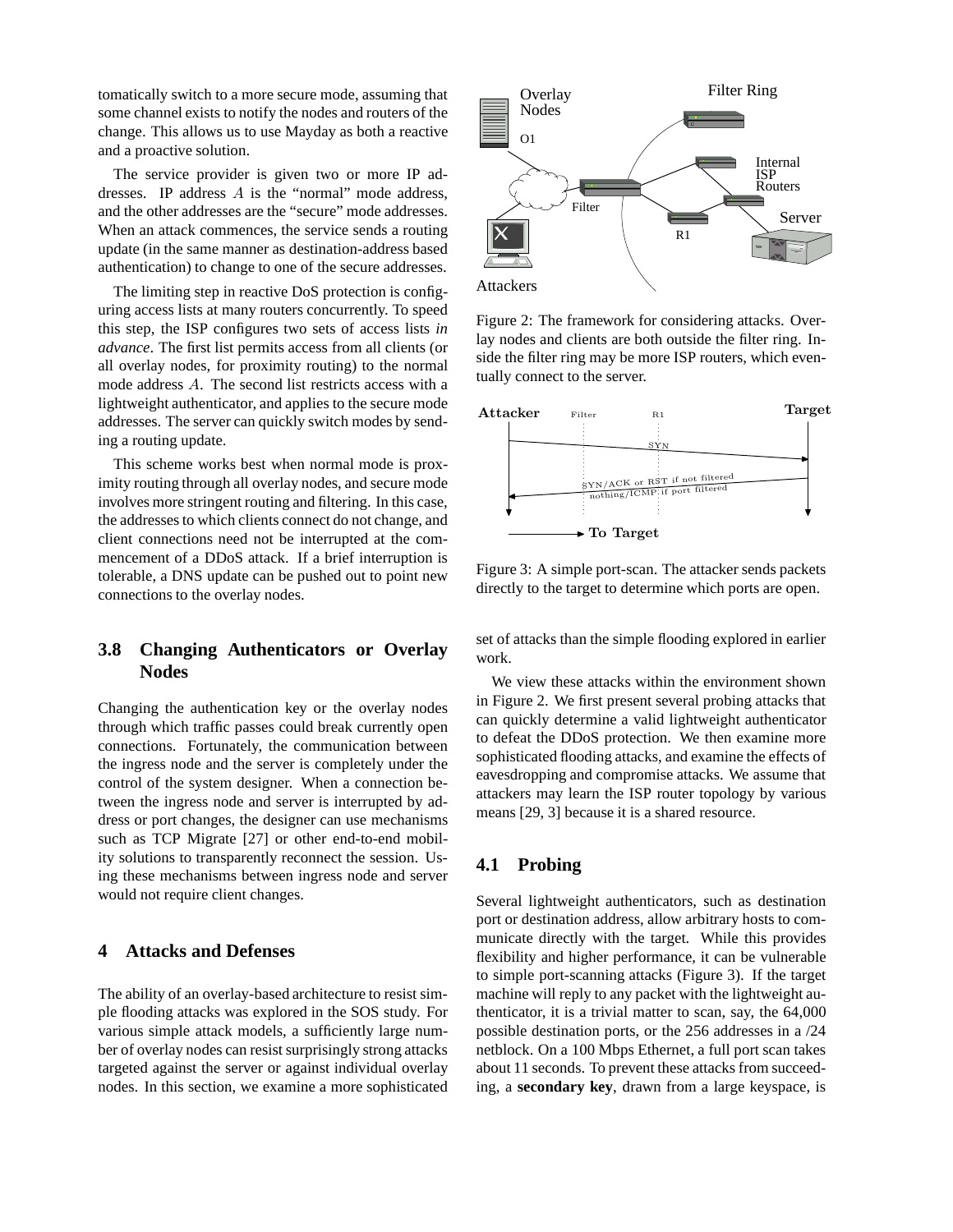

Figure 4: Firewalking. The attacker uses a traceroutelike mechanism to probe the ports that are allowed through the filter ring, without needing replies from the actual target.



Figure 5: Idlescan indirect probing. The attacker spoofs a TCP SYN packet to the target. If the packet gets through the filter, the target replies with a TCP ACK to the overlay node. The overlay generates a RST because the connection does not exist. The attacker notices the IP ID increment at the overlay node when it sends the RST to determine if the packet got through the filter ring.

needed. While packets with a valid lightweight authenticator will go through the firewall, the server will respond to only packets with the proper secondary key. Clearly, this approach requires considerable attention to detail at the host level for filtering out host responses (ICMP port unreachables or TCP resets). The secondary key could be the addresses of the valid correspondent hosts, a key inside the packets, or heavier weight mechanisms such as IPSec.

The application of the secondary key is complicated by techniques such as *Firewalking* [14] that use Time-To-Live (TTL) tricks to determine what ports a firewall allows through, without requiring that the target host reply to such messages. Figure 4 shows an example of firewalking. Firewalking can be defeated by blocking ICMP TTL exceeded messages at the filter ring, but this breaks utilities like traceroute that rely on these messages.



Figure 6: Next-hop scan. This attack combines the idlescan and firewalking to determine from an interior router if packets got through the firewall.

If the filter ring uses source address authentication, attackers can use indirect probing mechanisms to determine the set of source hosts that can reach the server. Tools such as Nmap [31] and Hping [23] can use IP ID increment scanning (or *Idlescanning*) [22] to scan a host indirectly via a third party. Figure 5 shows an idlescan wherein the attacker watches to see if the overlay node has received TCP ACK packets from the target. If it has, it will reply with a TCP RST packet, because it didn't originate a connection to the target. Transmitting this RST causes the overlay node to increment its IP ID, and therefore an attacker can conclude that the probe packet passed the filter by watching the overlay node's IP ID sequences. This technique is limited to TCP, and can be deterred by implementing IP ID randomization techniques on the overlay nodes. This technique also depends on low or predictable traffic volumes on the overlay nodes.

A variant on idlescanning that we call *next-hop* scanning can use other routers behind the filter ring to determine if spoofed packets are getting through. Figure 6 shows next-hop scanning. Like firewalking, next-hop scanning sends a TTL-limited probe at the target, which expires at some interior router  $R1$ .  $R1$  generates an ICMP time exceeded message. Instead of directly receiving this message (if it's filtered or the source address was spoofed), the attacker indirectly observes the generation of the ICMP reply by the IP ID increment at  $R1$ .

Figure 7 shows a next-hop scan in action. Between sequence 93 and 94, the attacker machine sent 40 TTLlimited probes at the target, causing a large jump in  $R1$ 's IP ID. This trace was taken using hping on a production Cisco router on the Internet; the IP addresses have been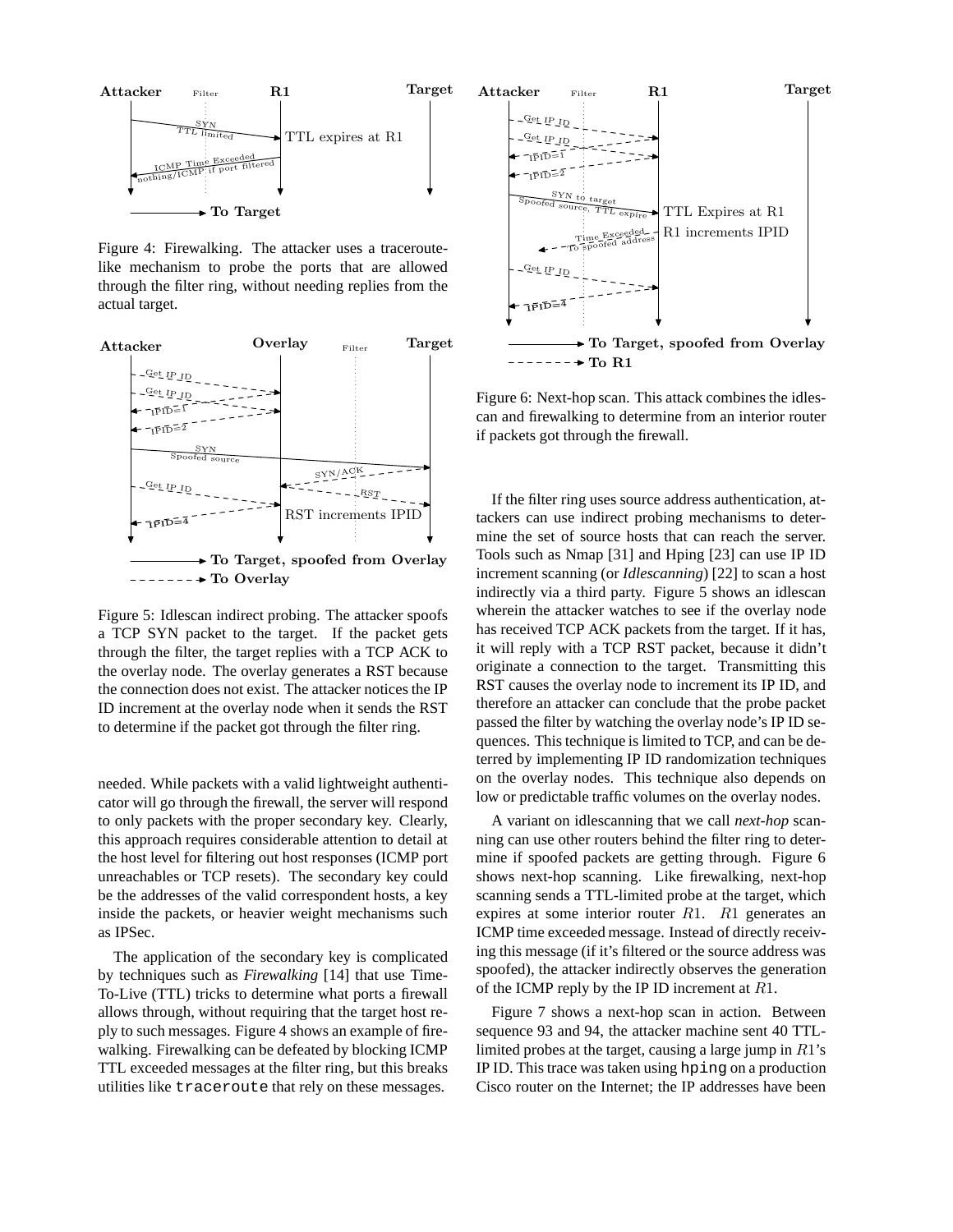| Source      | Seq $#$  | IP ID change | rtt               |
|-------------|----------|--------------|-------------------|
| 192.168.3.1 | $seq=91$ | $id=+19$     | $76.5$ ms         |
| 192.168.3.1 | $seq=92$ | $id=+16$     | 233.4 ms          |
| 192.168.3.1 | $seq=93$ | $id=+14$     | 259.6 ms          |
| 192.168.3.1 | $seq=94$ | $id = +61$   | $76.2 \text{ ms}$ |
| 192.168.3.1 | $seq=95$ | $id=+12$     | 76.6 ms           |
| 192.168.3.1 | $seq=96$ | $id=+10$     | $75.5$ ms         |

Figure 7: Next-hop scan showing IP ID increase at the router after the filter. After packet 93, the attacker sent a burst of packets that went through the filter. This scan method can be used to determine if spoofed packets are permitted to go towards a target, but it requires that the attacker be able to communicate with a router on the path after the filter.

obscured.

Other host vulnerabilities can be used in a similar way, but require that the overlay nodes run vulnerable software. Unlike application or specific host vulnerabilities, the IP ID scans are applicable to a wide array of host and router operating systems. They are difficult to defeat in an overlay context because they require either upgrades to the interior routers to prevent next-hop scanning from working, or much more extensive firewalling techniques than may be practical on shared core routers.

## **4.2 Timing Attacks**

In an N-indirect Mayday network in which only certain overlay nodes are allowed to pass traffic to the server, a malicious client may be able to determine the identity of these nodes by timing analysis. Requests sent to an egress overlay node will often process more quickly than requests that must bounce through an extended series of intermediate nodes; in SOS, overlay traversal adds up to a factor of 10 increase in latency. This attack could allow an attacker to determine the identity of the egress node even in a randomly routed overlay. This attack can be mitigated by using multiple egress nodes and always relaying requests to a different egress node.

## **4.3 Adaptive flooding**

This attack is one step up from blindly flooding the target with spoofed IPs. If the attacker can measure the response time of the target, by collusion with a legitimate client or passively monitoring clients, he can launch a more effective attack than pure flooding. The success of a DoS attack is not binary—intermediate levels of attack may simply slow down or otherwise impair the service provided.

Consider a lightweight authenticator whose keyspace has N possible values (all 64,000 TCP ports, or the 1,000 source addresses of overlay nodes). One value allows traffic to reach the target and consume limited resources. The target has a certain unused capacity, its *reserve*, R. The attacker can generate a certain amount of traffic, T. If  $T > R$ , the attacker uses up the target's resources, and the target's service degrades.

In most DDoS attacks,  $T \gg R$ : the attacker's force is overwhelmingly large. In this case, the attacker can attack with *multiple* authenticators concurrently. If the attacker uses  $\frac{N}{2}$  different authenticators, then 50% of the time, one of those authenticators is valid, and  $\frac{2T}{N}$  traffic will reach the target. If the service slows down, the attacker knows that the authenticator was in the tested half of the keyspace. By recursively eliminating half of the remaining nodes in a binary-search like progression, the attacker can identify the authenticator in  $O(\log N)$  attack rounds. After this, the full ferocity of the attack will penetrate the filter ring. Even intermediate rounds will likely damage the target.

This attack is slowed down by a large keyspace. When the attack power is sufficiently diluted (i.e.,  $\frac{2T}{N} < R$ ), the attack must first linearly probe small batches of the keyspace before identifying a range into which the binary search can proceed. Because this attack takes multiple rounds, key agility is effective at reducing the threat by allowing the system to change the key, ensuring that it remains fresh in the face of an attack.

### **4.4 Request Flood Attacks**

Without careful attention to design, the overlay itself can be used by a malicious client to attack the target. An attacker can use the Akamai network, for example, by requesting identical content from many Akamai nodes concurrently. By reading very slowly from the network (or using an extremely small TCP receiver window), the attacker uses very little bandwidth. The caching overlay nodes, however, request the content as quickly as possible from the origin server, causing an overload.

These attacks are fairly easy to trace, and apply more to large, open systems (such as Akamai) than to closed systems with more trusted clients. However, they point out the need for caution when designing a system to improve performance or security, to ensure that the resulting nodes cannot themselves be used to launder or magnify a DoS attack.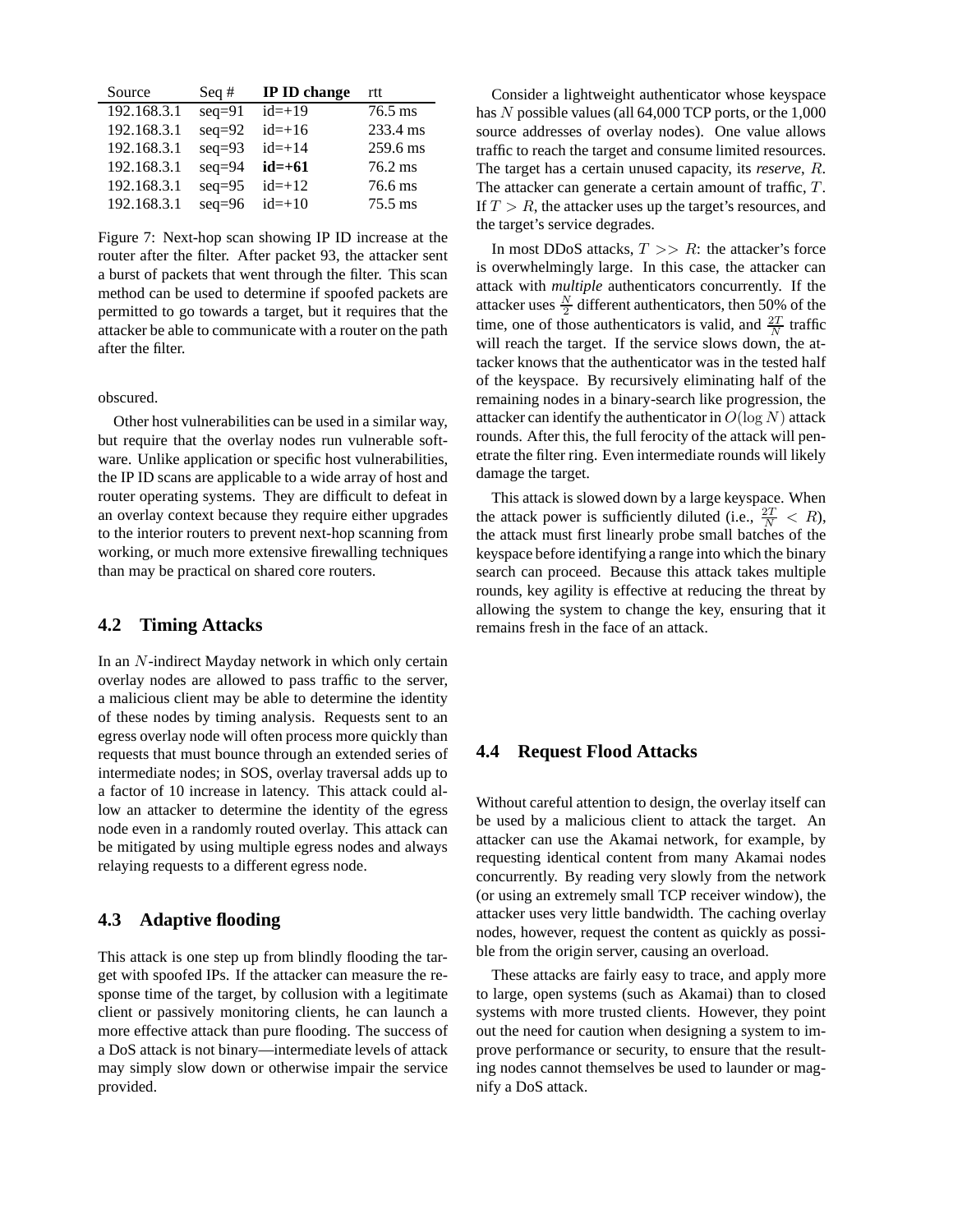# **4.5 Compromised Overlay Nodes**

Controlling an overlay node allows an attacker not only the ability to see source/destination addresses, but to see the actual contents of the information flowing across the network. An attacker knows anything a compromised node knows.

Furthermore, the attacker can now launch internal attacks against the overlay itself. For example, the SOS system uses Chord [30] to perform routing lookups. The Chord system, and similar distributed hash tables, are themselves subject to a variety of attacks [26]. Any other component of the lookup system is similarly a potential source of cascaded compromise when an overlay node is compromised. This observation argues for keeping the overlay routing as simple as possible, unless the complexity results in needed security gains.

Proximity routing and singly-indirect routing can be immediately subverted when nodes are compromised. Doubly-indirectrouting provides a degree of resilience to an attacker who compromises a node in a non-repeatable fashion (physical access, local misconfiguration, etc.). Random routing and mix routing can provide increased protection against compromise, but even these techniques will only delay an attacker who exploits a common flaw on the overlay nodes.

### **4.6 Identifying Attackers**

It is possible to reverse the adaptive flooding attack to locate a single compromised node, if the lightweight authenticator can be changed easily. The search operates in an analogous fashion to the adaptive flooding attack: The server distributes key A to half of the nodes, and key  $B$  to the other half. When an attack is initiated with key A, the server knows that the attacker has compromised a machine in that half of the nodes. The search can then continue to narrow down the possibly compromised nodes until corrective action can be taken. This response almost certainly requires the agility of destination address authentication.

# **5 Analysis**

Analysis of "backscatter" traffic suggests that more than 30% of observed DDoS SYN-flood or direct ICMP attacks involved 1000 packets per second (pps) or more, and that about 5% of them involved more than 10,000 pps [20]. This study did not observe indirect attacks that can take advantage of traffic amplifiers, and which can achieve even larger attack rates. Fortunately, these indirect attacks can often be stopped using source

address authentication: There are no known attacks that can indirectly generate spoofed traffic.

How powerful are these attacks relative to the sites they attack? A T1 line ( $\sim 1.54$  Mbps) is likely the smallest access link that would be used by a "critical" service. With full-size packets (typically 1500 bytes), a T1 line can handle just 128 packets per second. The 30th percentile of DoS attacks is nearly an order of magnitude larger than this. A server in a co-location center with a 10 Mbps Ethernet connection can handle about 830 pps, and a 100 Mbps connected server could not withstand the upper 5% of DoS attacks at 10,000 pps.

For a victim on a T1 line, the top 5% of attacks could mount an adaptive flooding attack against a 100 node overlay with source authentication in under 8 rounds: Dividing the 10,000 pps by 50 nodes gives 200 packets per spoofed node per second, more than the T1 can handle. Thus, an attacker can immediately binary search in the egress node space, taking about  $log_2(100)$  rounds.

Many of the IP ID attacks take about 10 packets per attempted key. At 1000 pps, an attacker could discover a destination-port key in under ten minutes:

$$
64000 \text{ ports} * \frac{1000 \text{pps}}{10 \text{ packets per port}}
$$

In a doubly-indirect overlay using source address authentication (SOS) with 1000 nodes, the attacker could expect to locate the egress node's IP address in about 5 seconds:

$$
1000 \text{ nodes} * \frac{1000 \text{ pps}}{10 \text{ packets per node}}
$$

Using both of these keys, however, would force the attacker to spend nearly 7.4 days scanning at extremely high packet rates.

Resource consumption attacks, such as SYN floods, can be more destructive at lower packet rates; One study noted that a Linux webserver could handle only up to 500 pps of SYN packets before experiencing performance degradation [9]. SYN packets are also smaller, and are thus easier for an attacker to generate in large volume. By attacking multiple ingress nodes, and attacker could attempt to degrade the availability of the overlay. The top 5% of the attacks, over 10,000 pps, could disable about  $\frac{10,000}{500}$  = 20 overlay nodes. Modern TCP stacks with SYN cookies or compressed TCP state can handle higher packet rates than older systems, but SYN floods still consume more server resources than pure flooding attacks do.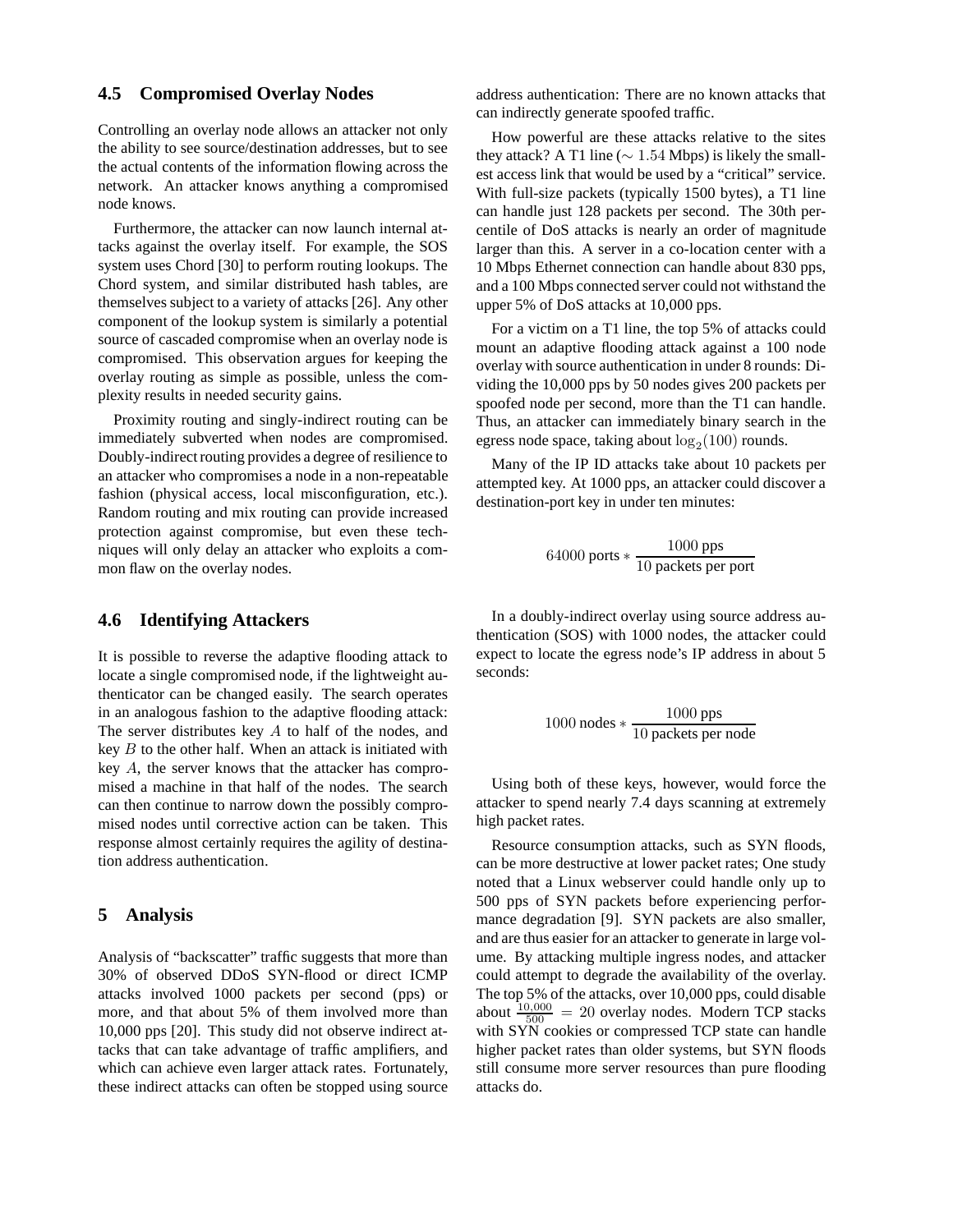### **6 Practical Deployment Issues**

Could a Mayday system be practically deployed? We believe so. Service providers like Akamai [1] have existing overlay networks that number in the thousands of nodes. Over the last year, router vendors have created products like Juniper's M-series Internet Processor II ASIC that are capable of performing packet filtering at line speed on high-bandwidth links [17]. ISPs have historically been willing to implement filtering to mitigate extremely large DoS attacks; this willingness was tempered by the inability of their routers to do line-speed filtering. With the deployment of ASIC-assisted filters, ISPs should be able to deploy a few access list entries for major clients.

Mayday is primarily useful for protecting centralized services. Services may use a central server to ease their design, or it may not be economically feasible for a single service to purchase many under-utilized nodesto protect itself from attacks. In these cases, it may be particularly useful to take a service-provider approach, in which multiple clients contract with a single Mayday provider, who provides a shared overlay infrastructure. The service-provider approach helps amortize the cost of the overlay across multiple clients, and provides shared excess capacity to deal with transient load spikes. Protecting clients in this manner allows a larger overlay network, and reduces the number of entities that ISPs must deal with for creating router access lists.

Finally, DDoS protection is only the first line of defense for servers. The objective of Mayday is to prevent flooding attacks from overwhelming servers. In the real world, servers have a host of additional security problems that they must contend with, and interior lines of defense must still be maintained.

# **7 Conclusion and Future Work**

We have presented a general architecture for using efficient router filtering with semi-trusted overlay nodes to provide denial of service resistance to servers. By generalizing from earlier work, we present several novel mechanisms that can provide improved performance with equivalent security. Designers implementing the Mayday architecture gain the flexibility to trade security for performance to better create a system that matches their needs.

To understand how overlay-based DoS protection would work in the real world, we presented several attacks that are effective against many router-based DoS prevention schemes. By providing options for more precise filtering and more agile rule updates, the Mayday architecture can successfully reduce the impact of these

attacks.

While the Mayday architecture can provide a practical and effective proactive defense against DoS attacks, much work remains. Current router architectures are vulnerable to probes like our next-hop scan, and correcting these vulnerabilities will take time. Not all services can afford to protect themselves with Mayday, but still require some protection. There have been many proposals for detecting and preventing DoS attacks at the network layer and up, and sorting through the options remains a formidable task.

### **Acknowledgments**

Many thanks to Alex Snoeren for suggesting the title, and being the initial sounding board for many of these ideas. Angelos Keromytis and Dan Rubenstein pointed out several improvements to this paper, and wrote the original SOS paper that inspired this work. Sanjit Biswas suggested the caching overlay node attack, and Mike Freedman helped shape the discussion about Tarzan and cover traffic. I am indebted to Hari Balakrishnan, Frans Kaashoek, Kevin Fu, Robert Morris, and the USITS reviewers for great discussion and feedback.

### **References**

- [1] Akamai. http://www.akamai.com, 1999.
- [2] ANDERSEN, D. G., BALAKRISHNAN, H., KAASHOEK, M. F., AND MORRIS, R. Resilient Overlay Networks. In *Proc. 18th ACM Symposium on Operating Systems Principles (SOSP)* (Banff, Canada, Oct. 2001), pp. 131–145.
- [3] ANDERSEN, D. G., FEAMSTER, N., BAUER, S., AND BALAKRISHNAN, H. Topology inference from BGP routing dynamics. In *Proc. ACM SIGCOMM Internet Measurement Workshop* (Marseille, France, Nov. 2002).
- [4] ARBOR NETWORKS. Peakfbw for enterprises datasheet. http://arbornetworks.com/up\_media/up\_ files/Pflow\_Enter\_datasheet2.1.pdf%, 2002.
- [5] ASTA NETWORKS. Convergence of security and network performance (vantage system overview). http://www.astanetworks.com/products/ data\_sheets/asta\_data\_sheet.pdf, 2002.
- [6] BELLOVIN, S. *ICMP Traceback Messages, Internet-Draft, draft-bellovin-itrace-00.txt, Work in Progress*, Mar. 2000.
- [7] CAIDA Analysis of Code-Red. http://www.caida. org/analysis/security/code-red/, 2002.
- [8] CHAUM, D. Untraceable electronic mail, return addresses and digital pseudonyms. *Communications of the ACM 24*, 2 (1981), 84–88.